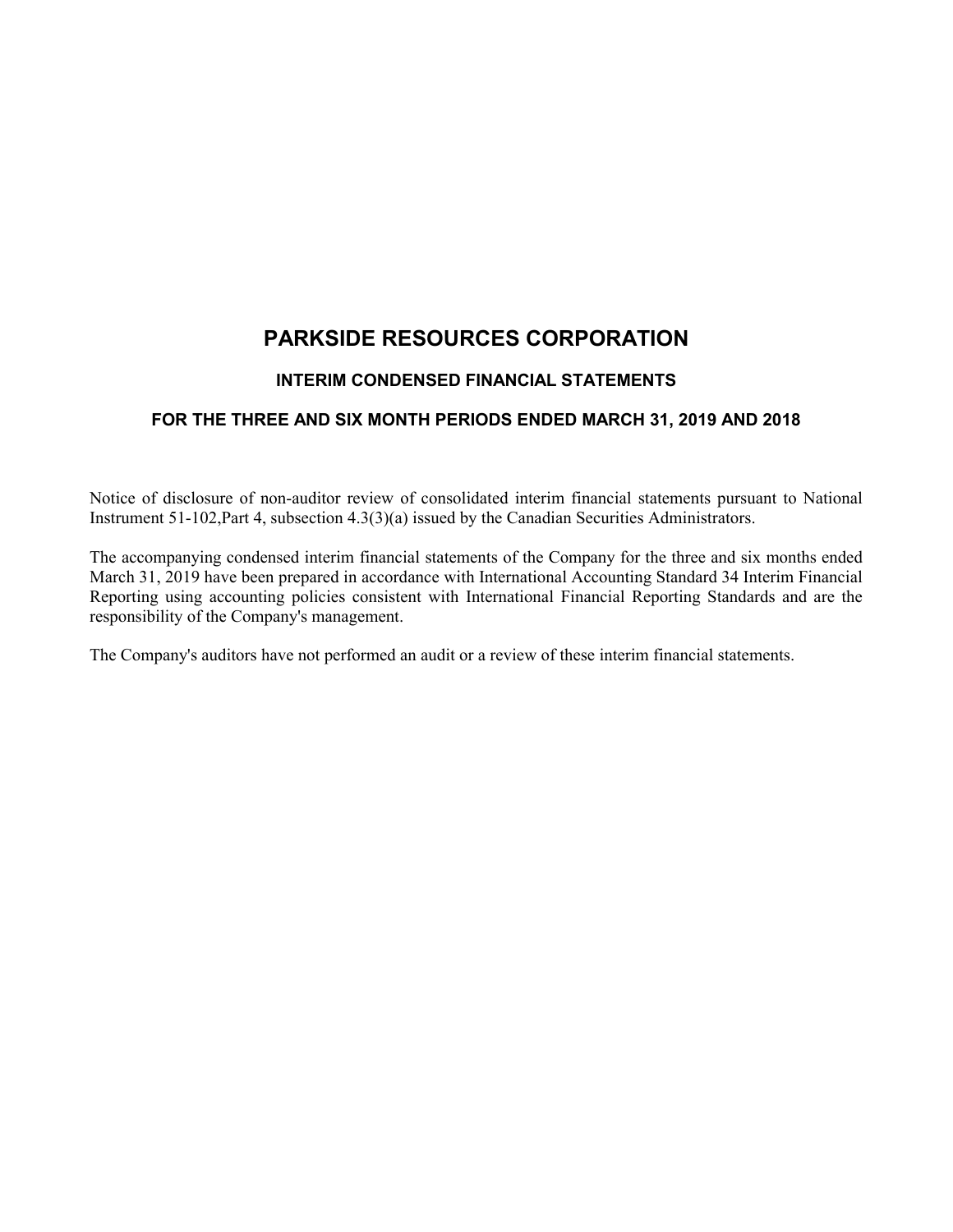## **PARKSIDE RESOURCES CORPORATION INTERIM CONDENSED STATEMENTS OF FINANCIAL POSITION (expressed in Cdn \$) UNAUDITED**

|                                                                                                 | <b>ASSETS</b>                                  |                                                 |                                                               |
|-------------------------------------------------------------------------------------------------|------------------------------------------------|-------------------------------------------------|---------------------------------------------------------------|
|                                                                                                 |                                                | Mar 31,<br>2019                                 | Sept 30<br>2018                                               |
| <b>Current</b><br>Cash<br>Taxes receivable                                                      |                                                | \$<br>35,700<br>3,686<br>39,386                 | \$<br>3,686<br>3,686                                          |
| Exploration and evaluation assets (Note 3)                                                      |                                                | 1                                               | 1                                                             |
|                                                                                                 |                                                | 39,387<br>\$                                    | 3,687                                                         |
|                                                                                                 | <b>LIABILITIES</b>                             |                                                 |                                                               |
| <b>Current</b><br>Accounts payable and accrued liabilities<br>Promissory notes payable (Note 4) |                                                | 15,186<br>15,186                                | 446,503<br>15,255<br>461,758                                  |
|                                                                                                 | <b>SHAREHOLDERS EQUITY</b>                     |                                                 |                                                               |
| Capital Stock (Note 7)<br>Common shares<br>Warrants<br>Other reserves<br><b>Deficit</b>         |                                                | 2,339,183<br>1,127,900<br>(3,442,882)<br>24,201 | 1,848,380<br>25,377<br>1,102,523<br>(3,434,351)<br>(458, 071) |
| Nature of Operations and Going Concern - Note 1<br>Subsequent event - Note 11                   |                                                | 39,387<br>S                                     | 3,687<br>\$                                                   |
| Approved on behalf of the board:                                                                |                                                |                                                 |                                                               |
| "David Mitchell"<br>David Mitchell, Director                                                    | "Matthew Goldman"<br>Matthew Goldman, Director |                                                 |                                                               |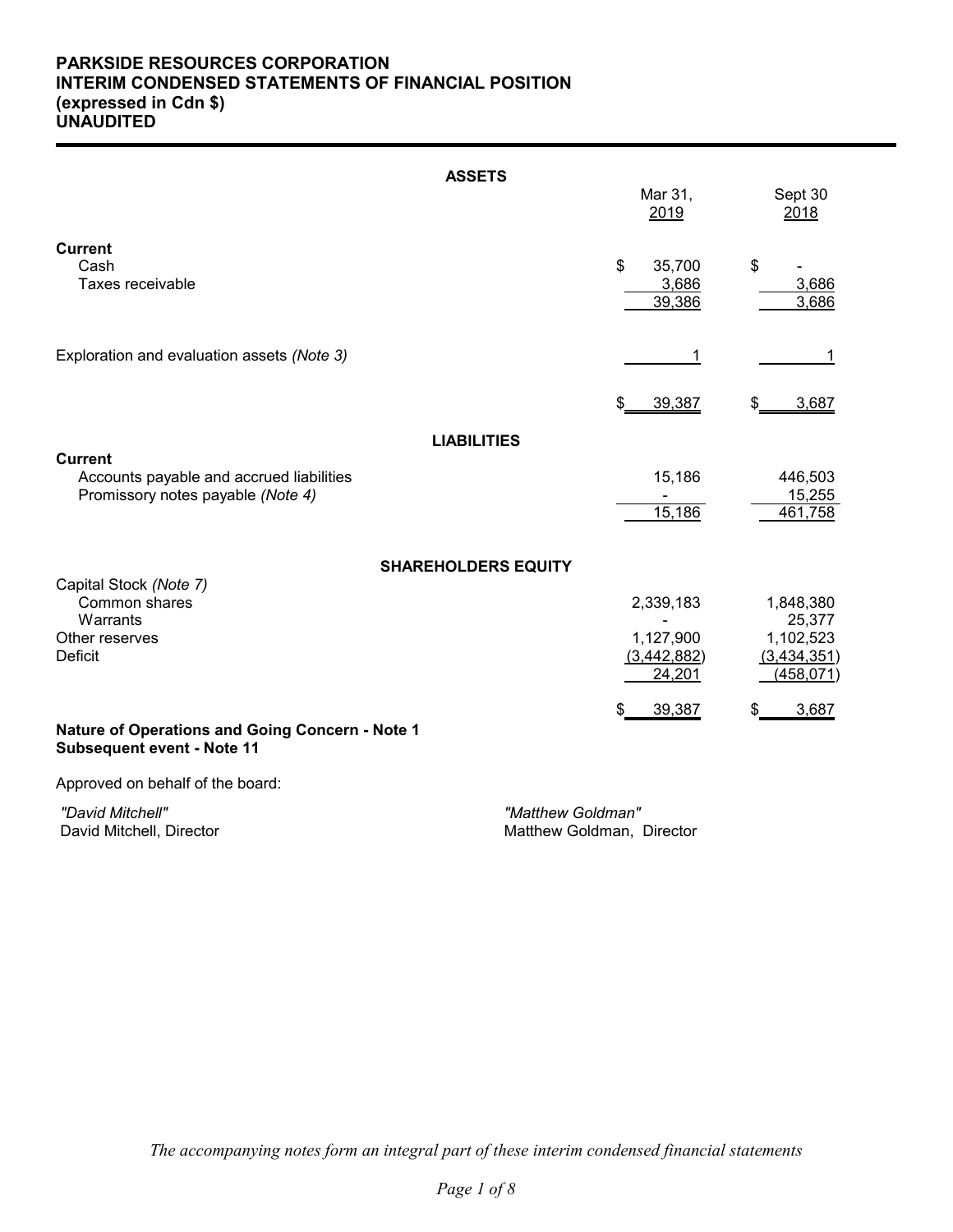## **PARKSIDE RESOURCES CORPORATION INTERIM CONDENSED STATEMENTS OF LOSS AND COMPREHENSIVE LOSS FOR THE THREE AND SIX MONTH PERIODS ENDED MARCH 31, 2019 AND 2018 (expressed in Cdn \$) UNAUDITED**

|                                                                      | Three month ended March 31 |              |    |               | Six months ended March 31 |              |   |            |
|----------------------------------------------------------------------|----------------------------|--------------|----|---------------|---------------------------|--------------|---|------------|
|                                                                      |                            | 2019         |    | <u> 2018 </u> |                           | 2019         |   | 2018       |
| <b>Expenses</b>                                                      |                            |              |    |               |                           |              |   |            |
| Office and general                                                   | \$                         | 2.500<br>531 | \$ |               | \$                        | 4.000<br>531 | S |            |
| Write off of stale-dated and fogiven debt<br>Professional fees       |                            | 2,000        |    | 1,500         |                           | 4,000        |   | 3,000      |
| Net loss and comprehensive loss for the period                       |                            | (5,031)      |    | (1,500)       |                           | (8,531)      |   | (3,000)    |
| Net loss per share - basic and diluted                               |                            |              | \$ |               |                           |              |   |            |
| Weighted average number of shares outstanding<br>- basic and diluted |                            | 44.914.588   |    | 30.892.731    |                           | 44.914.588   |   | 30.892.731 |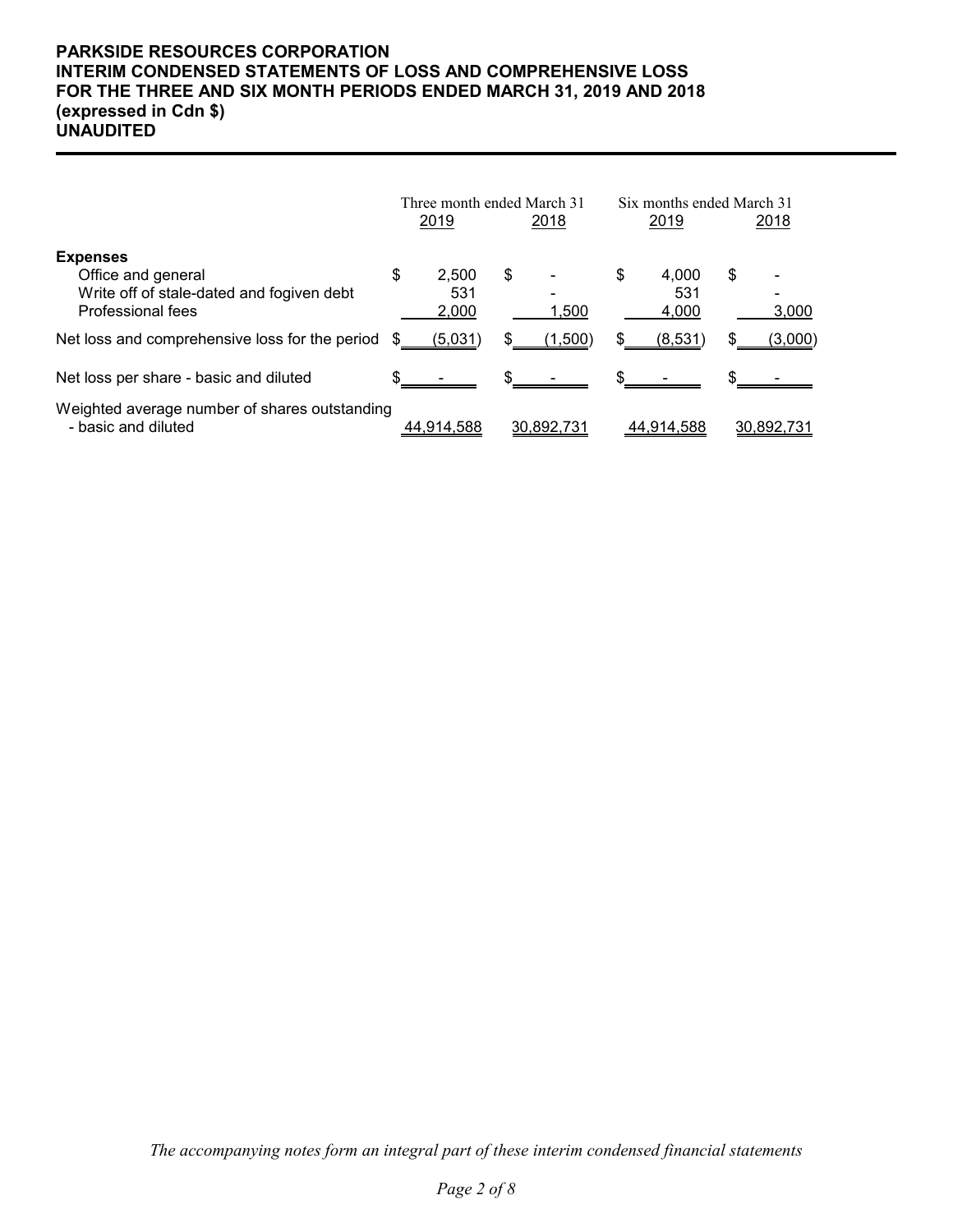## **PARKSIDE RESOURCES CORPORATION INTERIM CONDENSED STATEMENTS OF CHANGES IN EQUITY FOR THE THREE AND SIX MONTH PERIODS ENDED MARCH 31, 2019 AND 2018 (expressed in Cdn \$) UNAUDITED**

|                                                                               | <b>Common shares</b>   | <b>Warrants</b> | Other<br><b>Reserves</b> | <b>Deficit</b>           | <b>Total</b>                          |
|-------------------------------------------------------------------------------|------------------------|-----------------|--------------------------|--------------------------|---------------------------------------|
| Balance - October 1, 2017                                                     | \$1,848,380            | \$<br>364,613   | 763,287<br>\$            | \$(3,549,720)            | (573, 440)<br>\$                      |
| Net loss for the period                                                       |                        |                 |                          | (3,000)                  | (3,000)                               |
| Balance, March 31, 2018                                                       | \$1,848,380            | 364,613<br>S.   | 763,287<br>\$            | \$(3,552,720)            | \$ (576, 440)                         |
| Balance October 1, 2018<br>Net loss for the period<br>Private placements-cash | \$1,848,380<br>60,000  | \$<br>25,377    | \$1,102,523              | \$(3,434,351)<br>(8,531) | (458, 071)<br>\$<br>(8,531)<br>60,000 |
| Private placements-for debt<br>Warrants expired<br>Balance, March 31, 2019    | 430,803<br>\$2,339,183 | (25, 377)       | 25,377<br>\$1,127,900    | \$(3,442,882)            | 430,803<br>24,201<br>\$.              |
|                                                                               |                        |                 |                          |                          |                                       |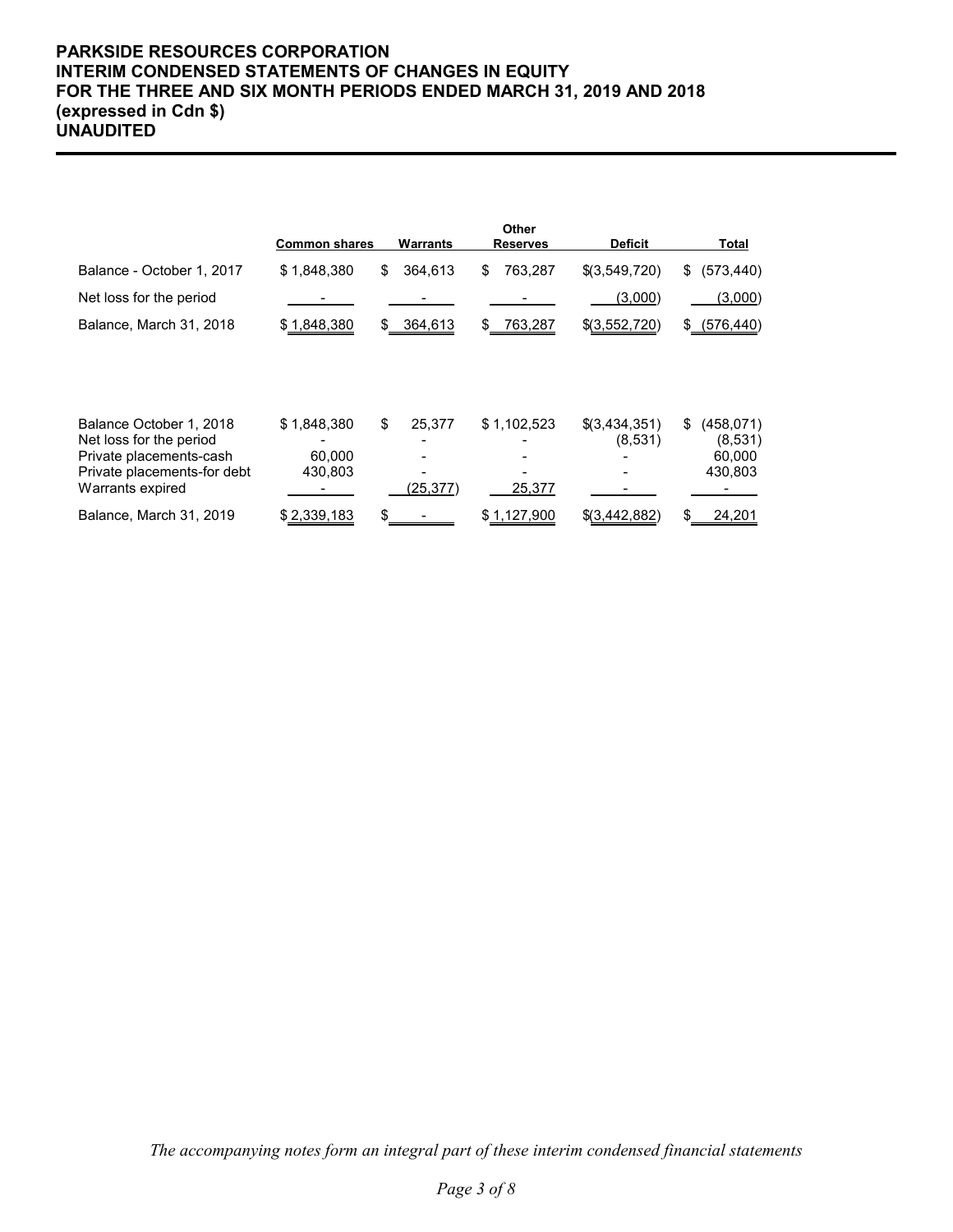## **PARKSIDE RESOURCES CORPORATION INTERIM CONDENSED STATEMENTS OF CASH FLOWS FOR THE SIX MONTH PERIODS ENDED MARCH 31, 2019 AND 2018 (expressed in Cdn \$) UNAUDITED**

|                                                                                                      | 2019                   | 2018          |
|------------------------------------------------------------------------------------------------------|------------------------|---------------|
| Cash provided by (used in) the following activities:                                                 |                        |               |
| <b>Operating activities</b><br>Net loss for the period<br>Add items not requiring an outlay of cash: | \$<br>(8,531)          | (3,000)<br>\$ |
| Changes in Non-cash working capital:<br>Accounts payable and accrued liabilities                     | (15, 769)<br>(24, 300) | 2,998<br>(2)  |
| <b>Financing activities</b><br>Common shares issued for cash                                         | 60,000                 |               |
| Net change in cash during the period                                                                 | 35,700                 | (2)           |
| Cash, beginning of period                                                                            |                        |               |
| Cash, end of period                                                                                  | 35,700                 |               |
| Non-cash investing and financing activities:                                                         |                        |               |
| Interest paid in cash                                                                                | \$                     | \$            |
| Income taxes paid in cash                                                                            | \$                     | \$            |
| Common shares issued for for debt                                                                    | 430,803                |               |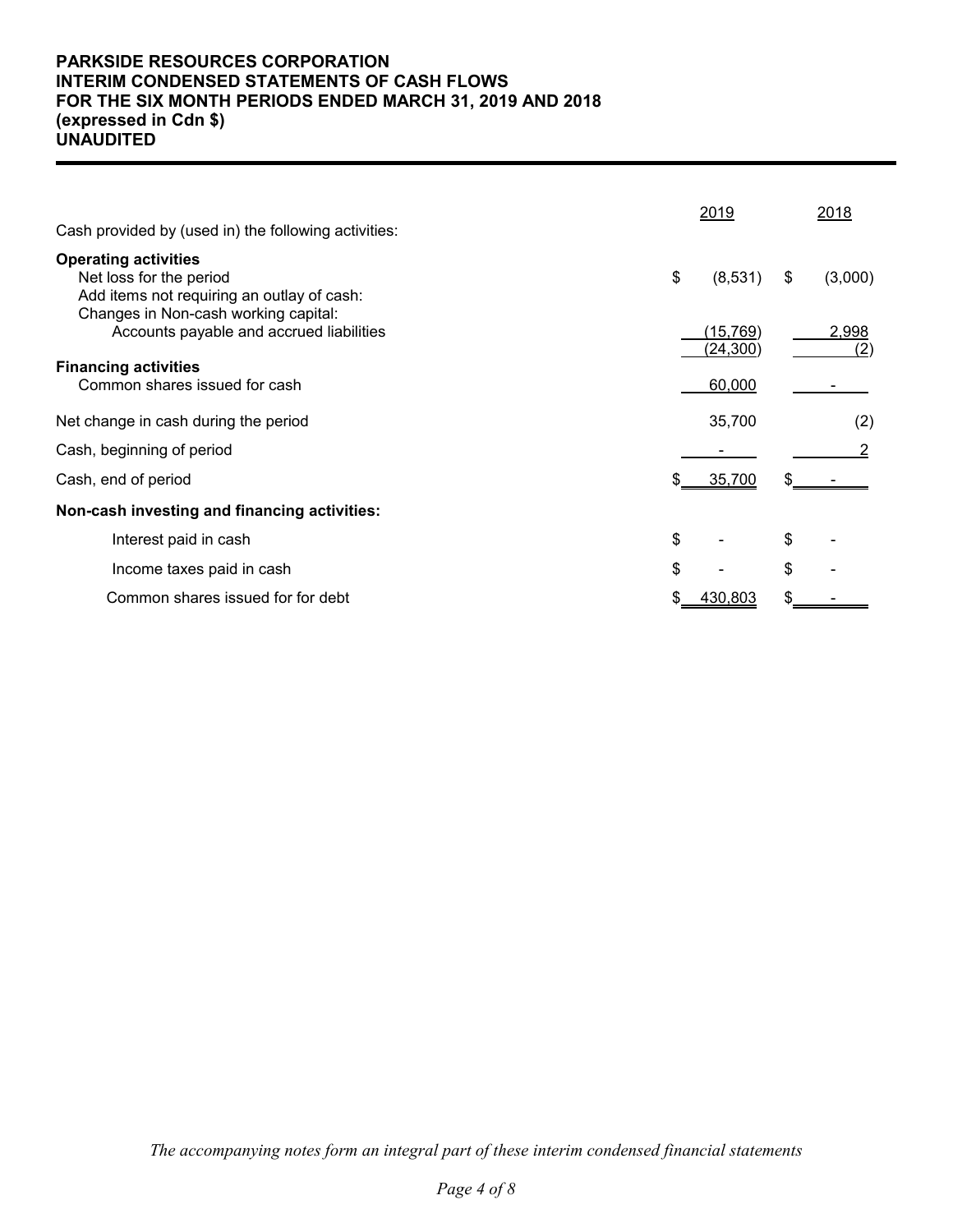## **1. Nature of operations and going concern**

Parkside Resources Corporation (the "Company") was incorporated on November 21, 2005 under the Business Corporations Act of British Columbia. The Company is a junior resource exploration and development company and is in the exploration stage. The Company's principle asset is a mineral property which is not yet in commercial production. The Company has not determined whether or not its property contains economically recoverable resources.

These financial statements have been prepared on a going concern basis which assumes that the Company will be able to realize its assets and discharge its liabilities in the normal course of business for the foreseeable future. As at March 31, 2019, the Company had no sources of operating cash flows. The Company will therefore require additional funding which, if not raised, would result in the curtailment of activities and project delays. The Company had working capital of \$24,200, and has incurred losses since inception, resulting in an accumulated deficit of \$3,442,882. In addition, the Company is currently cease traded. The Company's ability to continue as a going concern is uncertain and is dependent upon its ability to continue to raise adequate financing. There can be no assurances that the Company will be successful in this regard, and therefore, there is doubt regarding the Company's ability to continue as a going concern, and accordingly, the use of accounting principles applicable to a going concern. These financial statements do not reflect adjustments that would be necessary if the "going concern" assumption were not appropriate. If the "going concern" assumption were not appropriate for these financial statements, then adjustments to the carrying values of the assets and liabilities, the expenses and the statement of financial position classifications would be necessary as these adjustments could be material.

The recoverability of expenditures on its resource properties and related deferred exploration expenditures is dependent upon the existence of resources that are economically recoverable, confirmation of the Company's ownership interests in the claims, the ability of the Company to obtain necessary financing to complete the exploration and the development of the properties, and upon future profitable production or proceeds from disposition thereof.

## **2. Significant accounting policies:**

#### **Statement of Compliance**

These unaudited condensed consolidated interim financial statements have been prepared for the three and six months ended March 31, 2019 and 2018, including comparative figures, in accordance with International Accounting Standard ("IFRS"), and in particular in accordance with International Accounting Standard 34, Interim Financial Reporting ("IAS 34") as issued by the International Accounting Standards Board ("IASB"). They have been prepared using the accounting policies the Company expects to adopt in its consolidated financial statements as at and for the financial year ending September 30, 2019.

These condensed consolidated interim financial statements do not include all of the information required for full annual financial statements and should be read in conjunction with the Company's September 30, 2018 year end audited consolidated financial statements prepared in accordance with IFRS.

## **Accounting Standards Issued but not yet Effective**

Certain new standards, interpretations and amendments to existing standards have been issued by the IASB or IFRIC that are mandatory for accounting periods beginning on or after January 1, 2019 or later periods. There are currently no new standards that are expected to have a material impact on the Company in the current period.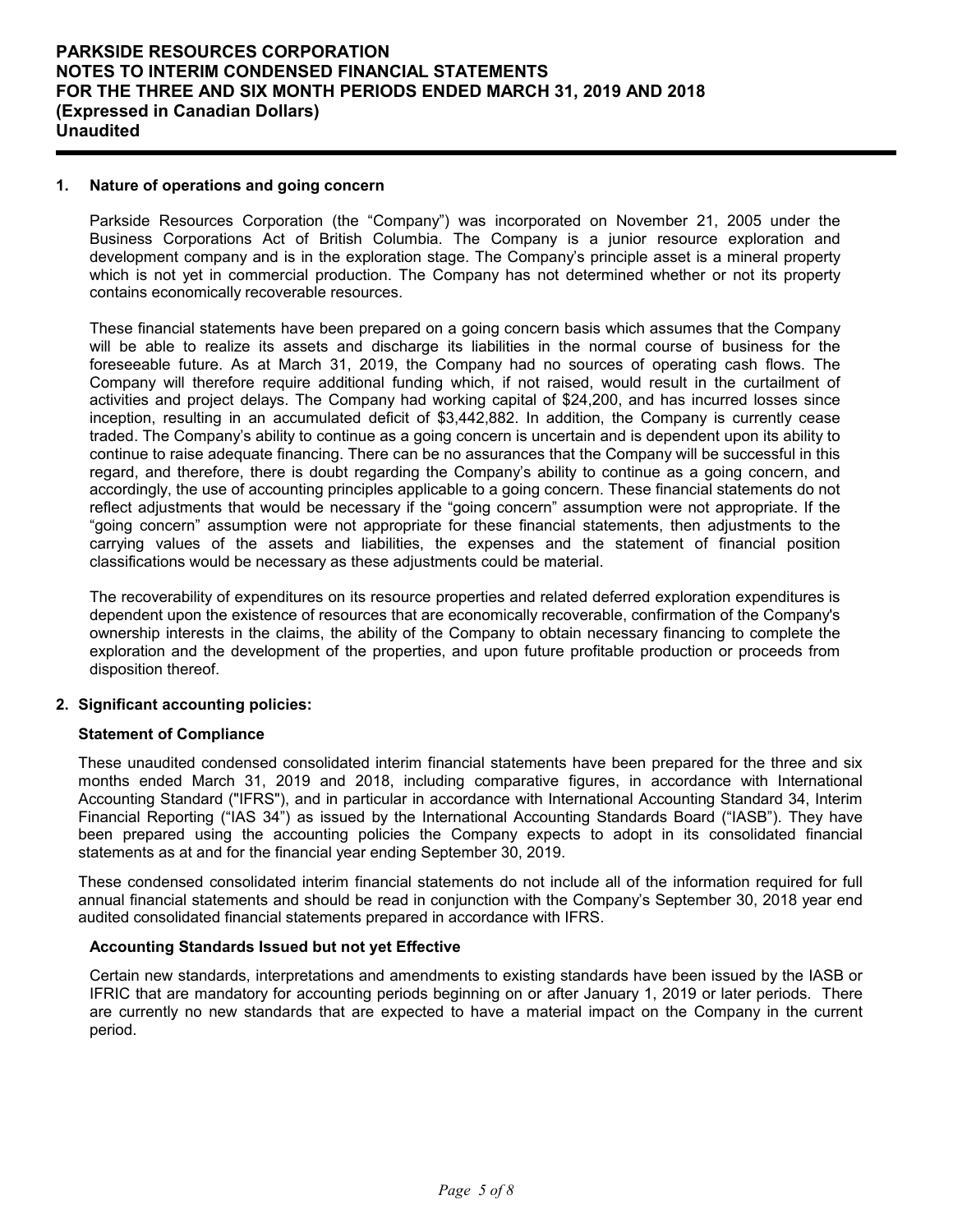#### **3. Exploration and evaluation assets**

#### **Forester Lake Gold Property**

In 2011, the Company entered into an option agreement and then subsequently acquired a 60% interest in the Forester Lake Gold Property from Benton Resources Corp. ("BTC").

The Property is being carried at a nominal amount of \$1.

#### **4. Promissory Notes payable**

In the prior quarter the Company received advances from three arms' length parties totaling \$15,255. The promissory notes are due on demand, non-interest bearing and are unsecured. During the current quarter these promissory notes were exchanged for common shares.

#### **5. Related party transactions**

|                       | Six months ended<br>March 31,                     |  |      |  |                          |  |
|-----------------------|---------------------------------------------------|--|------|--|--------------------------|--|
| <b>Related Party</b>  | Item                                              |  | 2019 |  | 2018                     |  |
| <b>Key Management</b> |                                                   |  |      |  |                          |  |
| Personnel             |                                                   |  |      |  |                          |  |
|                       | Salaries and fees charged to statement of loss    |  |      |  | $\blacksquare$           |  |
|                       | Share-based payments charged to statement of loss |  |      |  | $\overline{\phantom{a}}$ |  |

To the knowledge of the directors and officers of the Company as of March 31, 2019 5,000,000 common shares or 3.88% of the outstanding shares of the Company were held by Benton Resources Inc. Other related parties owned an aggregate of 90,160,600 common shares representing 69.87% of the shares. These holdings can change at any time at the discretion of the owners.

#### **6. Capital management**

When managing capital, the Company's objective is to ensure the entity continues as a going concern as well as to maintain optimal returns to shareholders and benefits for other stakeholders. Management adjusts the capital structure as necessary in order to support the acquisition, exploration and development of natural gas and petroleum properties. The Board of Directors does not establish quantitative return on capital criteria for management, but rather relies on the expertise of the Company's management to sustain future development of the business.

The Company is dependent on external financing to fund its exploration activities. In order to carry out the planned exploration and pay for administrative costs, the Company will spend its existing working capital and raise additional amounts as needed. The Company will continue to assess new properties and seek to acquire an interest in additional properties if it feels there is sufficient geologic or economic potential and if it has adequate financial resources to do so.

The capital structure of the Company consists of equity comprised of share capital, warrants, other reserves and deficit. The Company is not subject to externally imposed capital requirements.

Management reviews its capital management approach on an on-going basis and believes that this approach, given the relative size of the Company, is appropriate.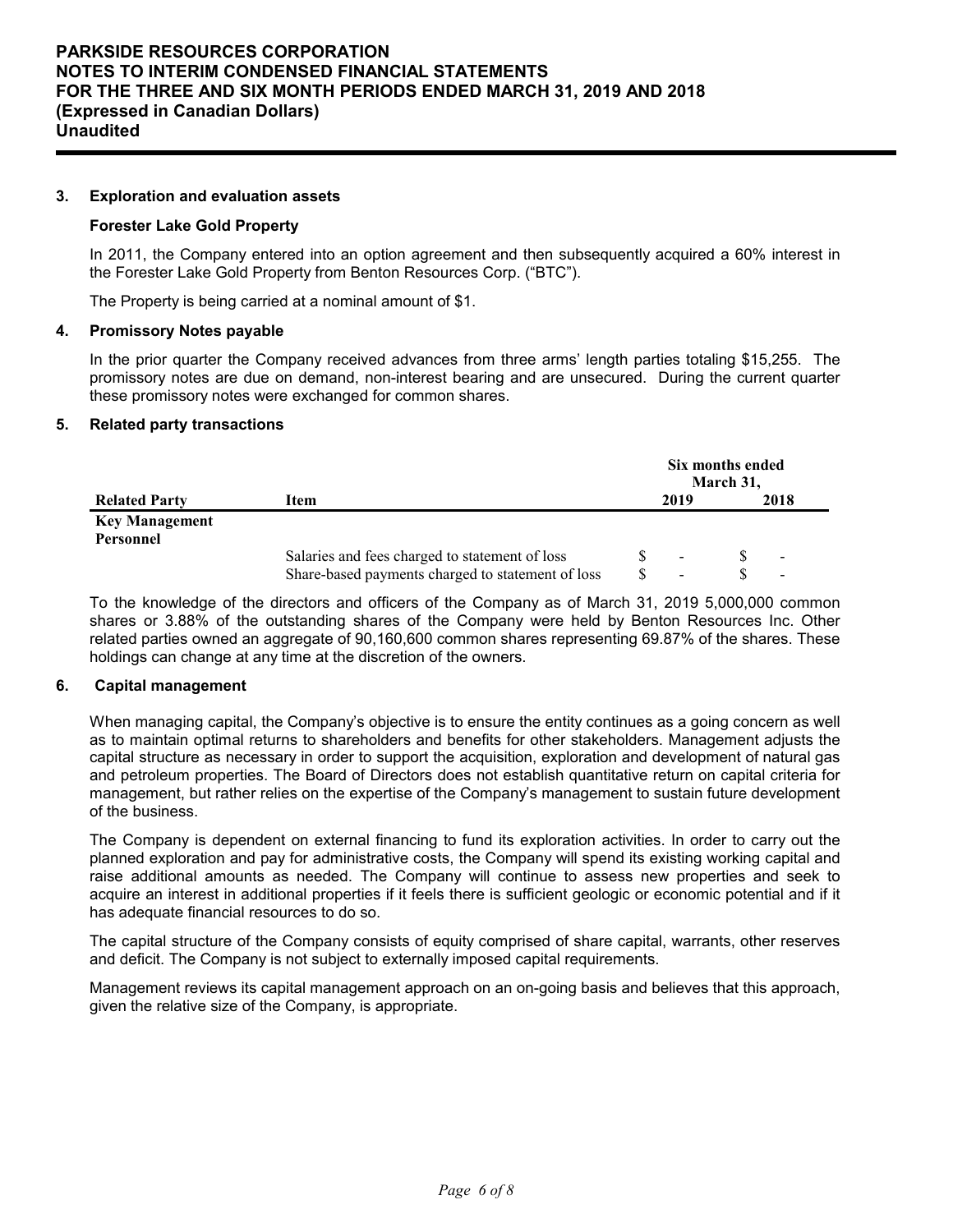## **7. Share capital**

a) Authorized share capital

Unlimited number of common shares without par value.

b) Issued common shares:

|                            | $#$ of shares | \$ Amount |
|----------------------------|---------------|-----------|
| Balance September 30, 2018 | 30.892.731    | 1.848.380 |
| Issued for cash (i)        | 12,000,000    | 60,000    |
| Issued for debt (ii)       | 86,160,600    | 430,803   |
| Balance March 31, 2019     | 129,053,331   | 2,339,183 |

- i) During the quarter the Company issued 12,000,000 common shares at \$0.005 per share for gross proceeds of \$60,000.
- ii) During the quarter the Company issued 86,160,600 common shares at \$0.005 per share for debt totaling \$430,803 including \$15,255 for outstanding promissory notes and \$415,548 of outstanding accounts payable.

## **8. Stock options**

The Board of Directors has approved a Stock Option Plan for directors and officers. Pursuant to the Stock Option Plan, options granted shall not exceed 10% of the number of Common Shares outstanding at the time of grant. The exercise price as determined by the Board in its sole discretion, must not be lower than the closing price of the Company's Common Shares traded through the facilities of the Exchange on the day preceding the date the Option is granted, less any discount permitted by the Exchange, or such other price as may be determined in accordance with the Stock Option Plan and the requirements of the Exchange, on which the shares are listed for trading.

The Board may not grant options to any one person in any one year period which will, when exercised, exceed 5% of the issued and outstanding common shares or to any one consultant or to any one person employed by the Company who performs investor relations services within any one-year period shall exceed 2% of the issued and outstanding common shares at the time of the grant. Exchange policies require that the aggregate number of options granted to persons performing investor relations activities not exceed 2% of the issued and outstanding shares of the Company. Options are non-transferable and non-assignable. The Options vest as to 15% immediately and 25% from 90 days, 180 days and 270 days following the date of grant.

The following table reflects the continuity of stock options for the period ended March 31, 2019:

|                                             | Number of Wtd Avge<br>options | ex. price |  |
|---------------------------------------------|-------------------------------|-----------|--|
| As at September 30, 2018 and March 31, 2019 | 300.000                       | 0.05      |  |

The following table summarizes information about options outstanding at March 31, 2019:

| <b>Exercise price</b> | options        | Number of Remaining<br>contractual<br>life in years |
|-----------------------|----------------|-----------------------------------------------------|
| \$0.05                | <u>300,000</u> | $rac{0.02}{1}$                                      |